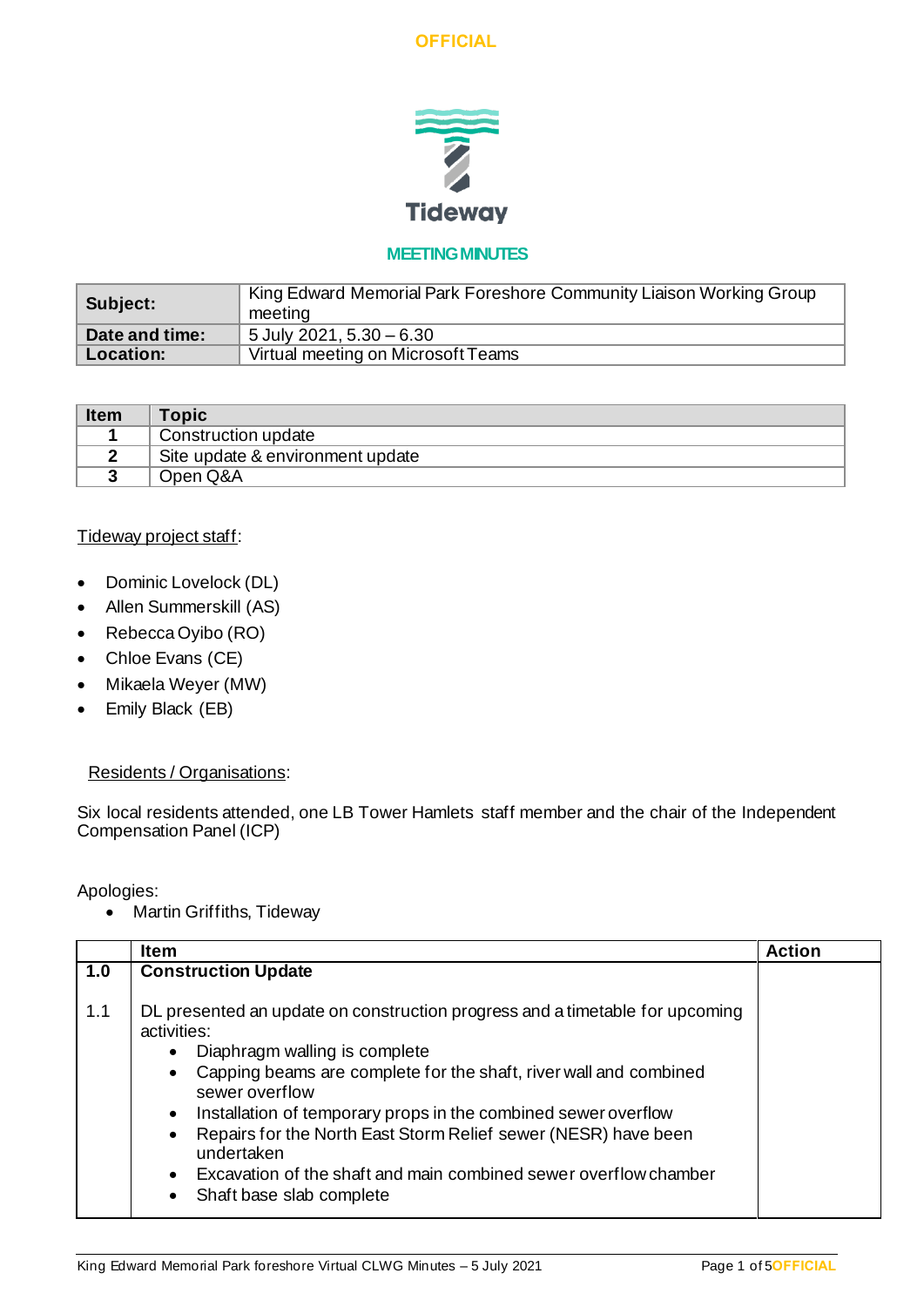### **OFFICIAL**

| Future works include<br>quality monitoring.<br>January - June 2021.<br>$\bullet$<br>$\bullet$<br>$\bullet$ | Combined sewer overflow base slab part complete<br>River Wall, overflow and air treatment unit works<br>• Shaft secondary lining<br>The programme of upcoming work is included in the presentation.<br>Noise, air quality and working hours<br>MW presented slides on current and upcoming working hours and noise and air<br>There have been no noise or air quality exceedances recorded between<br>Question - have you had many complaints regarding noise?<br>• There have been some comments / complaints from residents regarding<br>noise. It was noted, however, that Tideway applies best practise<br>measures such as noise blankets and will respond to any alarms, that<br>warn if we are approaching limits, immediately.<br>It was noted by a member of the public that although there have been<br>zero exceedances, residents are disturbed by noisy working, especially<br>when concrete breaking activities are taking place.<br>It was raised that residents of Free Trade Wharf experience noisy<br>working but may have previously contacted Tideway so choose not to<br>contact Tideway again.<br>DL noted that when breaking/drilling hard materials noise can be louder                                                                                                                                                                                       |
|------------------------------------------------------------------------------------------------------------|---------------------------------------------------------------------------------------------------------------------------------------------------------------------------------------------------------------------------------------------------------------------------------------------------------------------------------------------------------------------------------------------------------------------------------------------------------------------------------------------------------------------------------------------------------------------------------------------------------------------------------------------------------------------------------------------------------------------------------------------------------------------------------------------------------------------------------------------------------------------------------------------------------------------------------------------------------------------------------------------------------------------------------------------------------------------------------------------------------------------------------------------------------------------------------------------------------------------------------------------------------------------------------------------------------------------------------------------------------------------------------------|
|                                                                                                            |                                                                                                                                                                                                                                                                                                                                                                                                                                                                                                                                                                                                                                                                                                                                                                                                                                                                                                                                                                                                                                                                                                                                                                                                                                                                                                                                                                                       |
|                                                                                                            |                                                                                                                                                                                                                                                                                                                                                                                                                                                                                                                                                                                                                                                                                                                                                                                                                                                                                                                                                                                                                                                                                                                                                                                                                                                                                                                                                                                       |
|                                                                                                            |                                                                                                                                                                                                                                                                                                                                                                                                                                                                                                                                                                                                                                                                                                                                                                                                                                                                                                                                                                                                                                                                                                                                                                                                                                                                                                                                                                                       |
|                                                                                                            |                                                                                                                                                                                                                                                                                                                                                                                                                                                                                                                                                                                                                                                                                                                                                                                                                                                                                                                                                                                                                                                                                                                                                                                                                                                                                                                                                                                       |
|                                                                                                            |                                                                                                                                                                                                                                                                                                                                                                                                                                                                                                                                                                                                                                                                                                                                                                                                                                                                                                                                                                                                                                                                                                                                                                                                                                                                                                                                                                                       |
|                                                                                                            |                                                                                                                                                                                                                                                                                                                                                                                                                                                                                                                                                                                                                                                                                                                                                                                                                                                                                                                                                                                                                                                                                                                                                                                                                                                                                                                                                                                       |
| queried.<br>$\bullet$<br>$\bullet$<br>$\bullet$<br>$\bullet$<br>$\bullet$                                  | but has been within limits. DL stated that the site team will do what they<br>can to minimise noise impact.<br>Question - How long will breaking out activities continue?<br>DL noted that there will be noisier periods over the next few months as<br>we break down parts of the existing cofferdam infill area, but we will<br>manage this noise and minimise the noise as much as possible.<br>Question - the timings of works associated with the shaft secondary lining was<br>This essential activity will take place within the shaft with the pump<br>located at surface level, 24 hours a day 5 days a week. It will take place<br>for a period of approximately 15 weeks. Whilst the secondary lining is<br>being constructed, some surface works will also be required. These<br>include the operation of the surface mounted concrete pumps and the<br>delivery / unloading of concrete.<br>This work is needed to keep the flow of concrete continuous and to avoid<br>cold joints to ensure structural integrity and water tightness.<br>To minimise disruption the pump will be moved as far away as possible<br>from Free Trade Wharf.<br>It was noted by the Chair of the ICP that other sites have acoustic sheds<br>and it was questioned whether there will be a roof above the structure.<br>DL commented that Tideway will be placing appropriate mitigation / |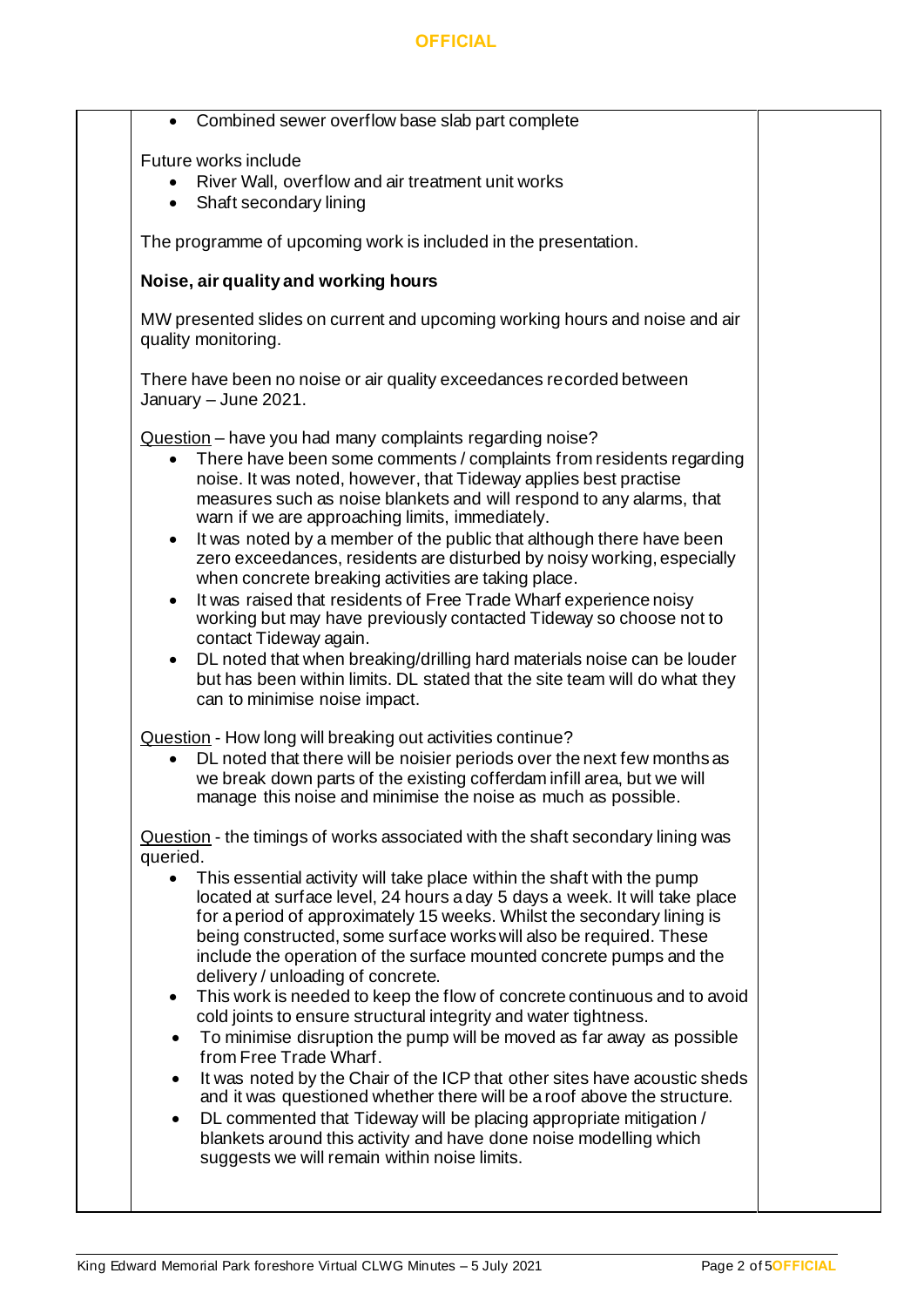### **OFFICIAL**

|     | Action - DL to discuss noise mitigation with the Chair of the Independent<br><b>Compensation Panel</b>                                                                                                                                                                                                                                                                                                                                                                                                                                             | <b>Action 1</b> |
|-----|----------------------------------------------------------------------------------------------------------------------------------------------------------------------------------------------------------------------------------------------------------------------------------------------------------------------------------------------------------------------------------------------------------------------------------------------------------------------------------------------------------------------------------------------------|-----------------|
|     | Action - Tideway to continue to inform residents of noisy activities and<br>any changes to working hours.                                                                                                                                                                                                                                                                                                                                                                                                                                          | <b>Action 2</b> |
| 2.0 | <b>Legacy/Community Investment</b>                                                                                                                                                                                                                                                                                                                                                                                                                                                                                                                 |                 |
|     | RO presented slides on legacy and community investment activities.                                                                                                                                                                                                                                                                                                                                                                                                                                                                                 |                 |
|     | Staff working on the Tideway project volunteer their time to support good causes<br>across London. This has included:<br>Working with 37 organisations<br>$\bullet$                                                                                                                                                                                                                                                                                                                                                                                |                 |
|     | 1022 hours spent volunteering across 12 London boroughs<br>٠<br>180 people have volunteered<br>$\bullet$                                                                                                                                                                                                                                                                                                                                                                                                                                           |                 |
|     | 1340 people have been supported<br>$\bullet$                                                                                                                                                                                                                                                                                                                                                                                                                                                                                                       |                 |
|     | Employment initiatives are also taking place these include:<br>apprenticeships scheme<br>supporting women in construction<br>$\bullet$                                                                                                                                                                                                                                                                                                                                                                                                             |                 |
|     | mentoring schemes<br>٠<br>local recruitment / Kickstart scheme                                                                                                                                                                                                                                                                                                                                                                                                                                                                                     |                 |
|     | Question - it was queried whether these activities will stop any time soon<br>No, these activities will continue through to the end of project.                                                                                                                                                                                                                                                                                                                                                                                                    |                 |
|     | Question - it was queried what types of roles volunteers do?<br>It was noted that some volunteer opportunities are arranged by Tideway<br>$\bullet$<br>and some are arranged directly by staff.<br>Examples of volunteering includes - one member of the team helped with<br>$\bullet$<br>the setting up of a Covid-19 hospital, one helping set up a helpline for<br>NHS staff, foreshore litter clean-ups / assisting with foodbanks and<br>helping with food deliveries.                                                                        |                 |
|     | Comment – the initiatives were noted as impressive and welcomed but the<br>metrics / locations of the initiatives were queried.                                                                                                                                                                                                                                                                                                                                                                                                                    |                 |
|     | Question - How many organisations supported were in Tower Hamlets?<br>Action - Tideway to supply details of borough breakdown                                                                                                                                                                                                                                                                                                                                                                                                                      | <b>Action 3</b> |
|     | Question - How many local people have been employed by the project?<br>31 people from Tower Hamlets have been employed since the start of<br>the pandemic.                                                                                                                                                                                                                                                                                                                                                                                         |                 |
|     | Question - it was queried whether the measures outlined were more Corporate<br>Social Responsibility rather than legacy items.<br>A member of the public noted that legacy should be about the cleaner<br>$\bullet$<br>water, cleaner river and the permanent river foreshore<br>DL noted that this a fair point as some measures are more transitory in<br>$\bullet$<br>nature, but some measures do have more permanence i.e. improving<br>construction in general, doing things in a different and more positive way,<br>employment skills etc. |                 |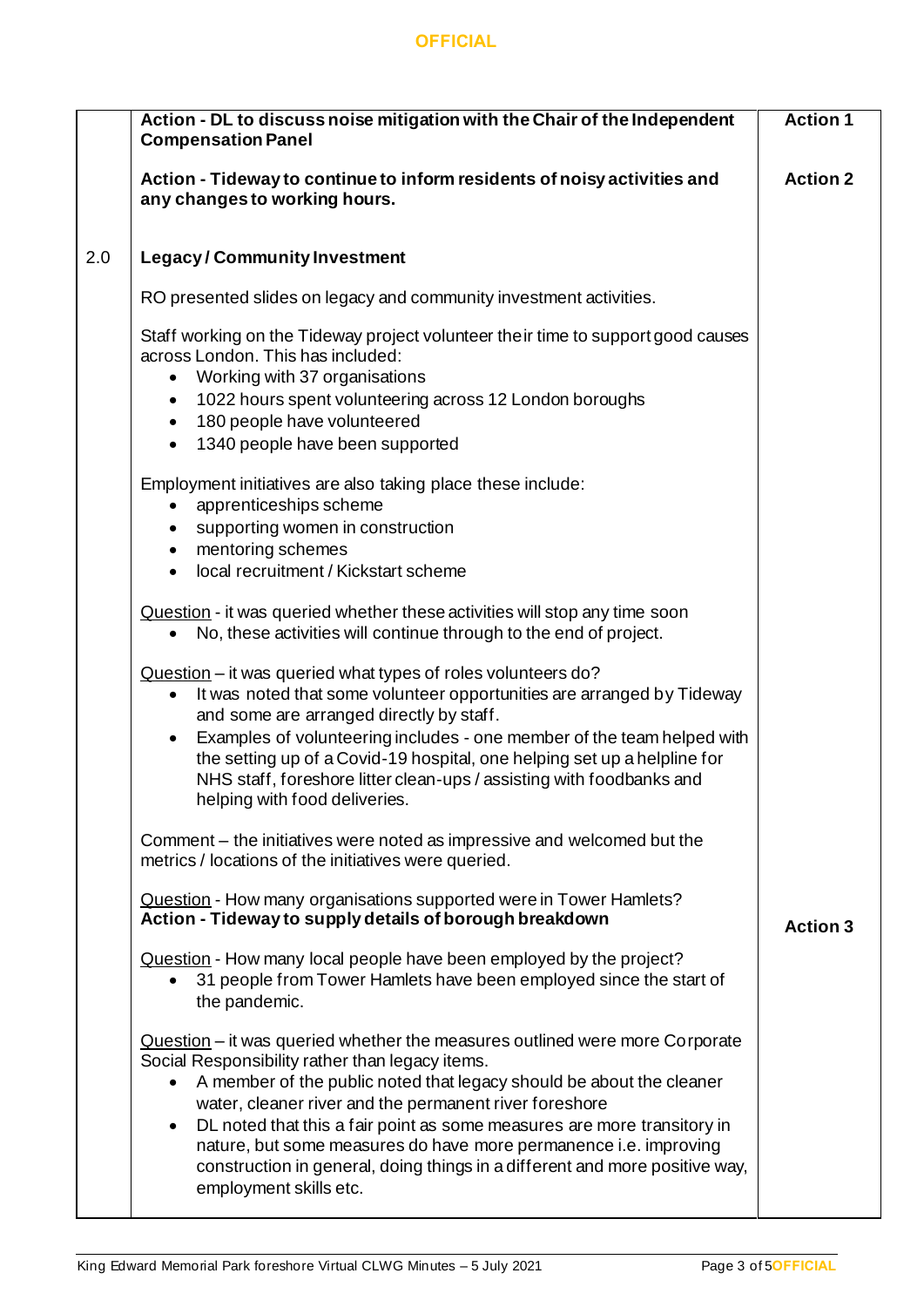$\Gamma$ 

 $\top$ 

| 3.0 | King Edward Memorial Park Foreshore Permanent Foreshore Structure<br>proposals                                                                                                                                                                                                                                                                                                                                                                                                                                                                                                                                                                                              |  |  |  |  |
|-----|-----------------------------------------------------------------------------------------------------------------------------------------------------------------------------------------------------------------------------------------------------------------------------------------------------------------------------------------------------------------------------------------------------------------------------------------------------------------------------------------------------------------------------------------------------------------------------------------------------------------------------------------------------------------------------|--|--|--|--|
|     | CE presented slides on the current planning submission for the King Edward<br>Memorial Park Foreshore Structure proposals that is open for consultation on<br>Tower Hamlet's planning portal.                                                                                                                                                                                                                                                                                                                                                                                                                                                                               |  |  |  |  |
|     | • The formal application was submitted on 21 May 2021 to Tower Hamlets<br>and Tower Hamlets Council started their formal consultation on the King<br>Edward Memorial Park Foreshore Structure proposals 08 June 2021.<br>The Tower Hamlets Council reference for the submission is<br>$\bullet$<br>PA/21/01190/NC. To view the proposals in full enter this number into the<br>Tower Hamlets Council online Planning Register.<br>The LBTH consultation period closes on 8 July 2021 and the final<br>$\bullet$<br>decision sits with LB Tower Hamlets. Any comments should be made<br>directly to LBTH.                                                                    |  |  |  |  |
|     | Question – the design and suitability of the ventilation columns was queried.<br>It was noted that comments have been made by members of the public<br>$\bullet$<br>regarding the appearance of the structures over a long period of time.<br>The size, shape, design, colour and materials of the columns was<br>$\bullet$<br>commented on.                                                                                                                                                                                                                                                                                                                                |  |  |  |  |
|     | DL noted that for the columns to function they need to have a set<br>$\bullet$<br>diameter and be in set locations over the shaft so that the air can pass<br>into and out of the shaft.<br>Post meeting note: For 99.9% of the time, the ventilation columns will<br>pass air into the shaft.<br>Along with the functional requirement the columns have been designed<br>$\bullet$<br>to fit in with their setting in the park and reflect the gravel and waves                                                                                                                                                                                                            |  |  |  |  |
|     | breaking in their design.<br>Tideway are satisfied with the proposed columns but members of the<br>$\bullet$<br>public can make representations to LB Tower Hamlets if they want to<br>comment.                                                                                                                                                                                                                                                                                                                                                                                                                                                                             |  |  |  |  |
|     | Question - the current status of the planning application was queried and it was<br>queried whether the application will be reviewed by the full Planning Committee<br>or delegated officers.<br>BB noted that condition applications for a Development Consent Order<br>(DCO) do not normally go to full Planning Committee, but if there are at<br>least 20 objections then a decision will be made by LB Tower Hamlets<br>on whether to take it to full planning committee.<br>Post meeting note: there were over 20 responses received which means the<br>application will be considered by the Tower Hamlets' Planning Committee. The<br>date has yet to be finalised. |  |  |  |  |
|     | Comment - a member of the public commented on various aspects of the<br>application including:<br>The process of meetings and consultations prior to planning application<br>being submitted<br>The accessibility of riverside<br>$\qquad \qquad -$<br>Kiosk design<br>$\blacksquare$<br>Consideration of planting                                                                                                                                                                                                                                                                                                                                                          |  |  |  |  |

Т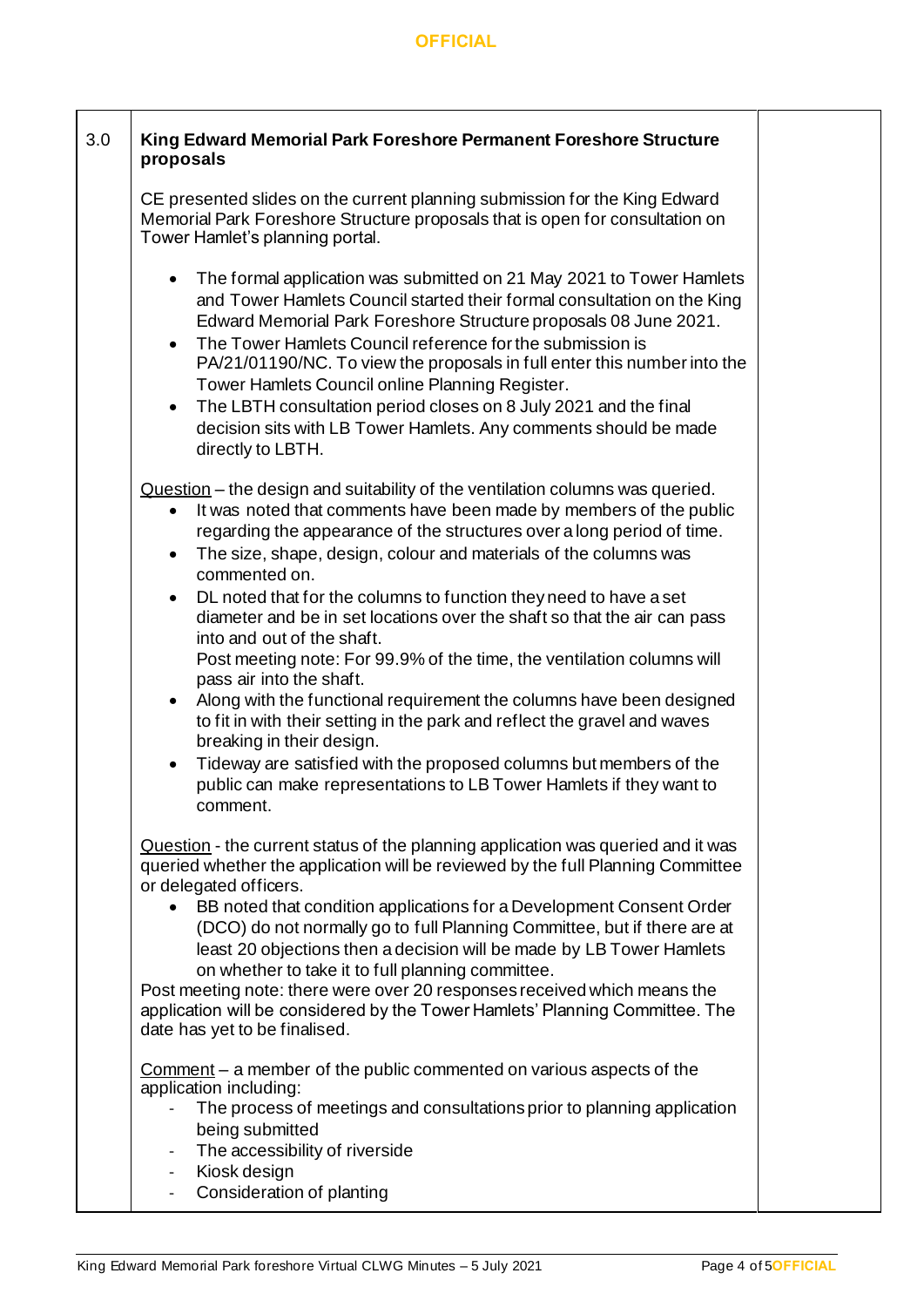| Level of hard landscaping<br>$\overline{\phantom{a}}$<br>Whether Tideway had considered previous comments made on the<br>design                                                                                                                                                                                                                                                                                                                                                                                                                                                                                                                                                                                                                                                                                                                                                                                                                                                                                                                                                                                                                                                                                                                                                                                                                                                                                                                                                                                                                                                                                                                                                                                                                                                                                           |                 |
|---------------------------------------------------------------------------------------------------------------------------------------------------------------------------------------------------------------------------------------------------------------------------------------------------------------------------------------------------------------------------------------------------------------------------------------------------------------------------------------------------------------------------------------------------------------------------------------------------------------------------------------------------------------------------------------------------------------------------------------------------------------------------------------------------------------------------------------------------------------------------------------------------------------------------------------------------------------------------------------------------------------------------------------------------------------------------------------------------------------------------------------------------------------------------------------------------------------------------------------------------------------------------------------------------------------------------------------------------------------------------------------------------------------------------------------------------------------------------------------------------------------------------------------------------------------------------------------------------------------------------------------------------------------------------------------------------------------------------------------------------------------------------------------------------------------------------|-----------------|
| BB noted that the design process has been ongoing for a number of<br>$\bullet$<br>years and that Tideway has previously submitted a draft application.<br>LB Tower Hamlets produced a report on every comment made to the<br>$\bullet$<br>draft application and Tideway produced a response to this report which<br>has been included in the submission. This report is viewable on the LB<br>Tower Hamlets planning register.<br>LB Tower Hamlets agrees that they want the space to be as green as<br>$\bullet$<br>possible and Tideway has added greenery where possible.<br>It was noted that the riverside is accessible from the middle of space but<br>$\bullet$<br>due to the gradients involved stairs were a necessity at one end.<br>DL noted that Tideway was challenged by residents and the council and<br>$\bullet$<br>have produced and submitted a comprehensive response.<br>A member of the public disagreed with this statement and highlighted the<br>$\bullet$<br>current column design compared to the 2013 designs of the columns.<br>Action - to include a copy of Tideway's response to LB Tower Hamlets'<br>comments with minutes<br>Comment - the proposed artwork, level of community involvement and historical<br>interpretation was commented on.<br>It was queried why groups in Spitalfields / Bethnal Green had been<br>$\bullet$<br>engaged with.<br>It was noted these groups were engaged with as they are part of the<br>$\bullet$<br>general/wider Tower Hamlets community.<br>It was noted that there was no mention of the fish market / docks and<br>$\bullet$<br>other artworks look more appropriate for their site.<br>The meeting was closed and members of the public were reminded that the final<br>date for representations for the planning deadline was 8 July 2021. | <b>Action 4</b> |

# **Actions Register:**

| <b>Meeting</b><br><b>Date</b> | <b>Item</b> | <b>Action</b>                                                                                                   | <b>Responsibility</b> | <b>Status</b> |
|-------------------------------|-------------|-----------------------------------------------------------------------------------------------------------------|-----------------------|---------------|
| 05/07/2021                    | 1.0         | <b>Action 1: Tideway to discuss</b><br>noise mitigation with chair of the<br><b>ICP</b>                         | Tideway               | Open          |
| 05/07/2021                    | 1.0         | Action 2: Tideway to continue to<br>inform residents of noisy<br>activities and any changes to<br>working hours | Tideway               | Open          |
| 05/07/2021                    | 2.0         | <b>Action 3: Tideway to supply</b><br>details of organisations<br>supported in Tower Hamlets                    | Tideway               | Open          |
| 05/07/2021                    | 3.0         | Action 4: Tideway to include a<br>copy of their responses to LB                                                 | Tideway               | Closed        |